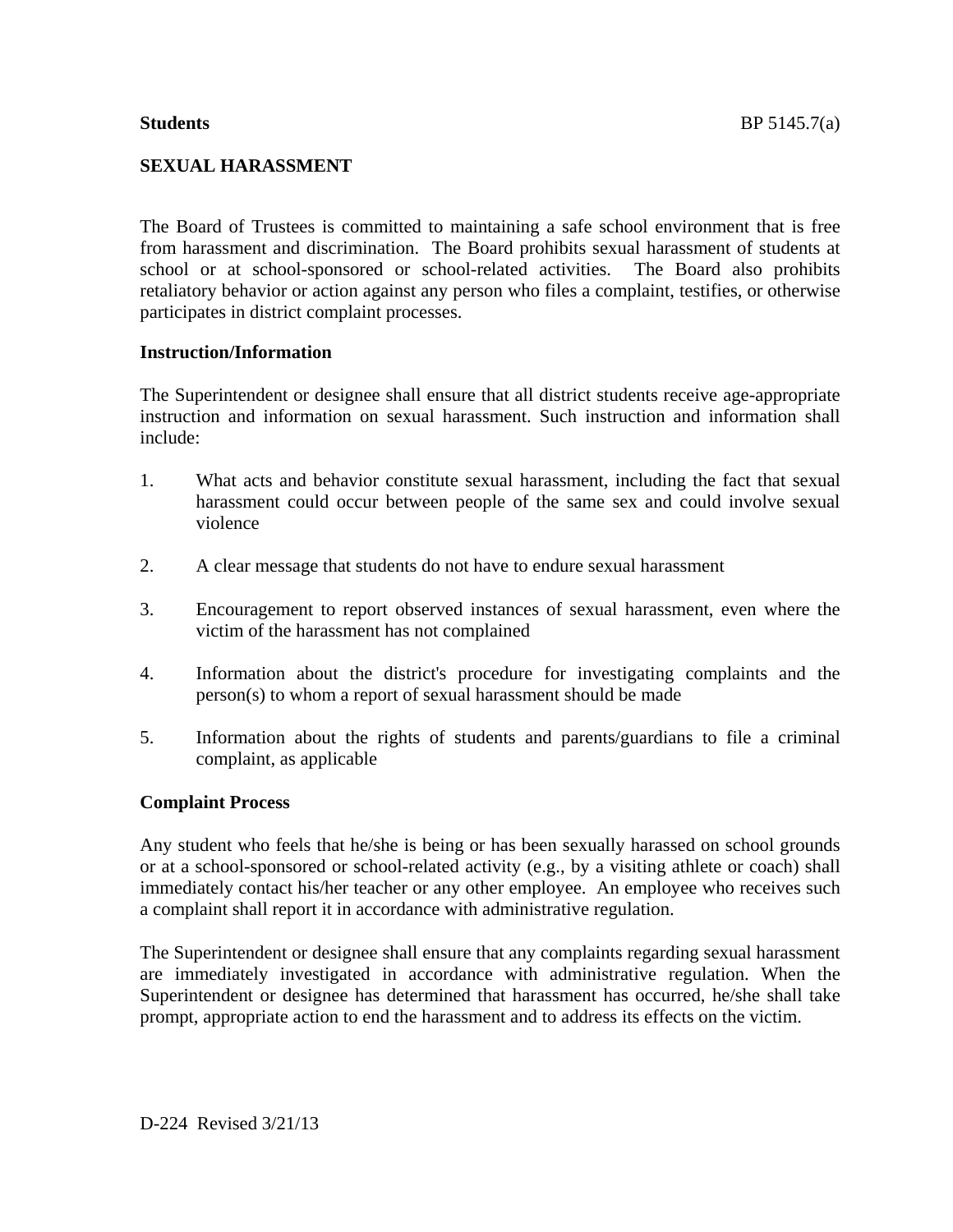#### **Disciplinary Actions**

Any student who engages in sexual harassment or sexual violence at school or at a schoolsponsored or school-related activity is in violation of this policy and shall be subject to disciplinary action. For students in grades 4-12, disciplinary action may include suspension and/or expulsion, provided that, in imposing such discipline, the entire circumstances of the incident(s) shall be taken into account.

#### **Confidentiality and Record-Keeping**

All complaints and allegations of sexual harassment shall be kept confidential except as necessary to carry out the investigation or take other subsequent necessary action. (5 CCR 4964)

The Superintendent or designee shall maintain a record of all reported cases of sexual harassment to enable the district to monitor, address, and prevent repetitive harassing behavior in the schools.

*Legal Reference: (see next page)*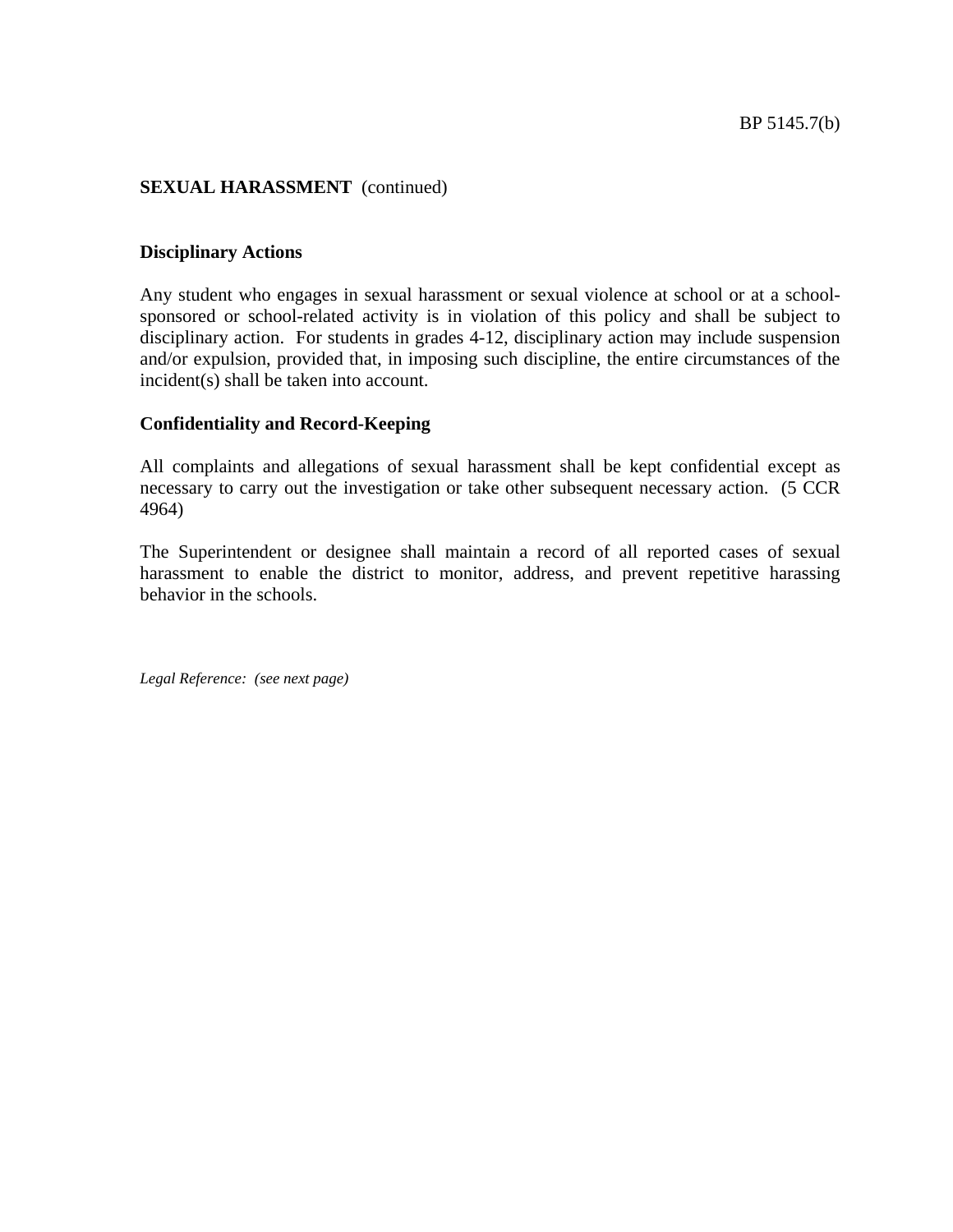#### *Legal Reference:*

*EDUCATION CODE 200-262.4 Prohibition of discrimination on the basis of sex 48900 Grounds for suspension or expulsion 48900.2 Additional grounds for suspension or expulsion; sexual harassment 48904 Liability of parent/guardian for willful student misconduct 48980 Notice at beginning of term CIVIL CODE 51.9 Liability for sexual harassment; business, service and professional relationships 1714.1 Liability of parents/guardians for willful misconduct of minor GOVERNMENT CODE 12950.1 Sexual harassment training CODE OF REGULATIONS, TITLE 5 4600-4687 Uniform complaint procedures 4900-4965 Nondiscrimination in elementary and secondary education programs UNITED STATES CODE, TITLE 20 1681-1688 Title IX, discrimination UNITED STATES CODE, TITLE 42 1983 Civil action for deprivation of rights 2000d-2000d-7 Title VI, Civil Rights Act of 1964 2000e-2000e-17 Title VII, Civil Rights Act of 1964 as amended CODE OF FEDERAL REGULATIONS, TITLE 34 106.1-106.71 Nondiscrimination on the basis of sex in education programs COURT DECISIONS Donovan v. Poway Unified School District, (2008) 167 Cal.App.4th 567 Flores v. Morgan Hill Unified School District, (2003, 9th Cir.) 324 F.3d 1130 Reese v. Jefferson School District, (2001, 9th Cir.) 208 F.3d 736 Davis v. Monroe County Board of Education, (1999) 526 U.S. 629 Gebser v. Lago Vista Independent School District, (1998) 524 U.S. 274 Oona by Kate S. v. McCaffrey, (1998, 9th Cir.) 143 F.3d 473 Doe v. Petaluma City School District, (1995, 9th Cir.) 54 F.3d 1447*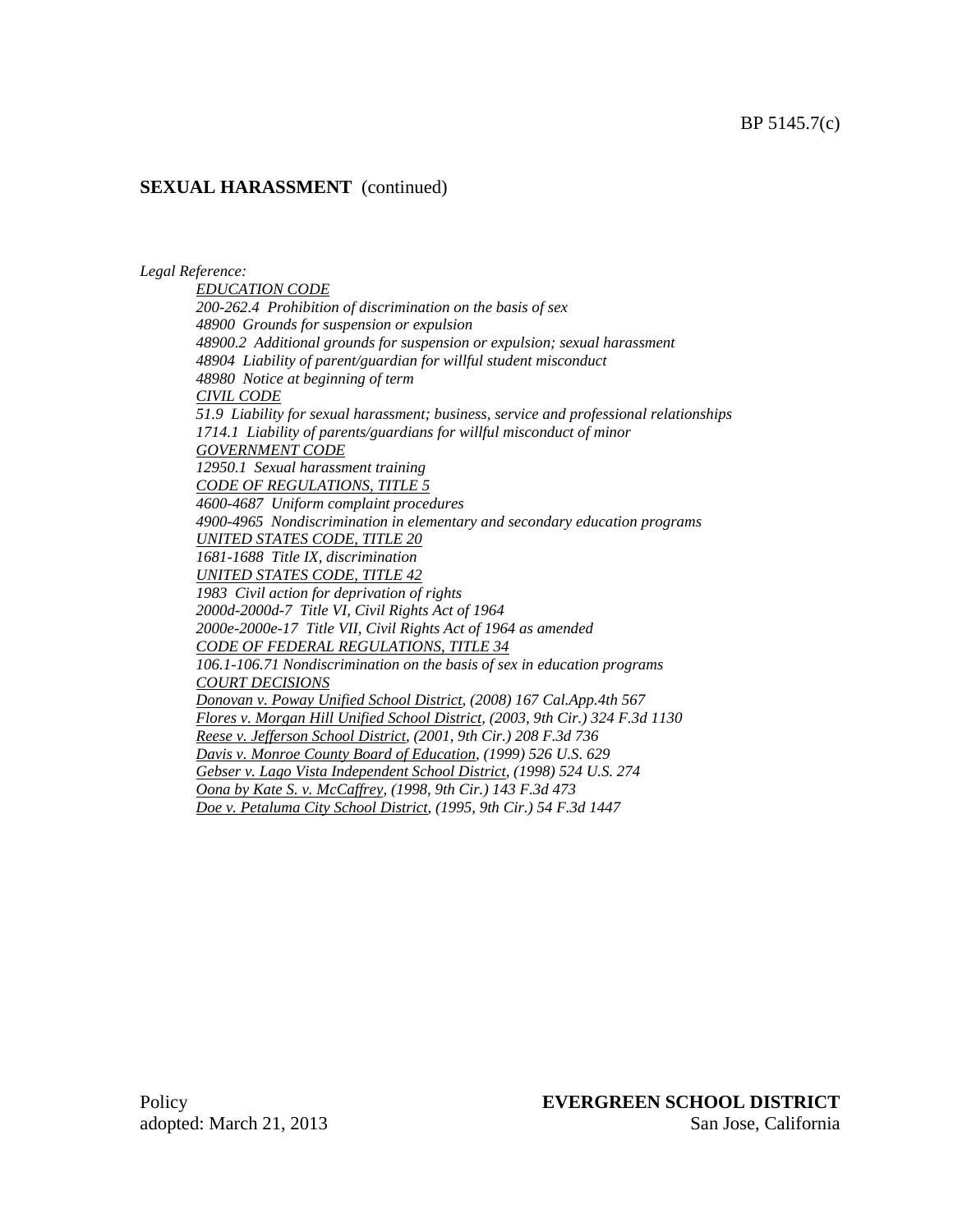#### **SEXUAL HARASSMENT**

Prohibited sexual harassment includes, but is not limited to, unwelcome sexual advances, unwanted requests for sexual favors, or other unwanted verbal, visual, or physical conduct of a sexual nature made against another person of the same or opposite sex in the educational setting, when made on the basis of sex and under any of the following conditions: (Education Code 212.5; 5 CCR 4916)

- 1. Submission to the conduct is explicitly or implicitly made a term or condition of a student's academic status or progress.
- 2. Submission to or rejection of the conduct by a student is used as the basis for academic decisions affecting the student.
- 3. The conduct has the purpose or effect of having a negative impact on the student's academic performance or of creating an intimidating, hostile, or offensive educational environment.
- 4. Submission to or rejection of the conduct by the student is used as the basis for any decision affecting the student regarding benefits and services, honors, programs, or activities available at or through any district program or activity.

Examples of types of conduct which are prohibited in the district and which may constitute sexual harassment include, but are not limited to:

- 1. Unwelcome leering, sexual flirtations, or propositions
- 2. Unwelcome sexual slurs, epithets, threats, verbal abuse, derogatory comments, or sexually degrading descriptions
- 3. Graphic verbal comments about an individual's body or overly personal conversation
- 4. Sexual jokes, derogatory posters, notes, stories, cartoons, drawings, pictures, obscene gestures, or computer-generated images of a sexual nature
- 5. Spreading sexual rumors
- 6. Teasing or sexual remarks about students enrolled in a predominantly single-sex class
- 7. Massaging, grabbing, fondling, stroking, or brushing the body
- 8. Touching an individual's body or clothes in a sexual way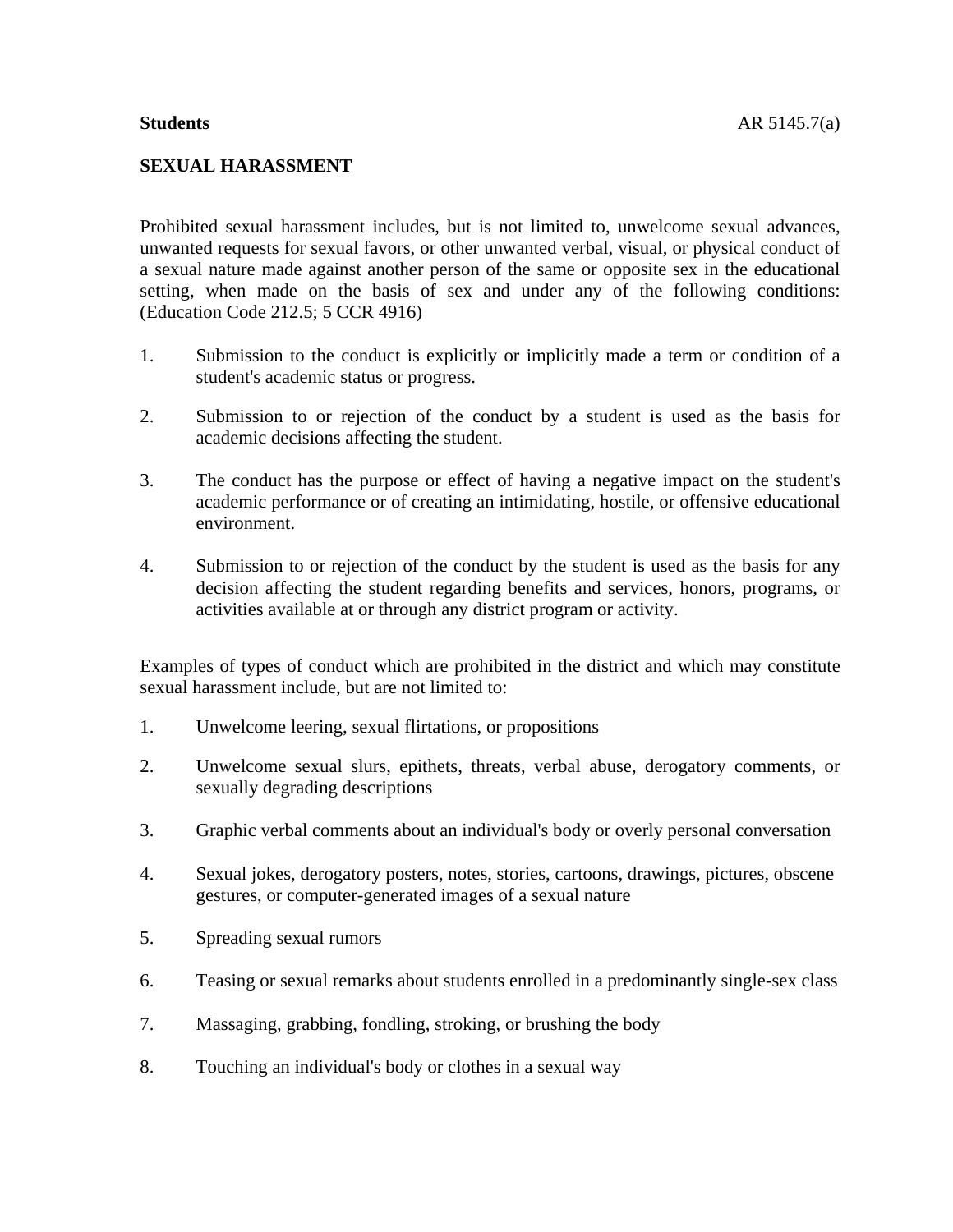- 9. Impeding or blocking movements or any physical interference with school activities when directed at an individual on the basis of sex
- 10. Displaying sexually suggestive objects
- 11. Sexual assault, sexual battery, or sexual coercion

#### **School-Level Complaint Process/Grievance Procedure**

Complaints of sexual harassment, or any behavior prohibited by the district's Nondiscrimination/Harassment policy - BP 5145.3, shall be handled in accordance with the following procedure:

1. **Notice and Receipt of Complaint:** Any student who believes he/she has been subjected to sexual harassment or who has witnessed sexual harassment may file a complaint with any school employee. Within 24 hours of receiving a complaint, the school employee shall report it to the district Coordinator for Nondiscrimination/Principal. In addition, any school employee who observes any incident of sexual harassment involving a student shall, within 24 hours, report this observation to the Coordinator/Principal, whether or not the victim files a complaint.

In any case of sexual harassment involving the Coordinator/Principal to whom the complaint would ordinarily be made, the employee who receives the student's report or who observes the incident shall instead report to the Superintendent or designee.

2. **Initiation of Investigation:** The Coordinator/Principal shall initiate an impartial investigation of an allegation of sexual harassment within five school days of receiving notice of the harassing behavior, regardless of whether a formal complaint has been filed. The district shall be considered to have "notice" of the need for an investigation upon receipt of information from a student who believes he/she has been subjected to harassment, the student's parent/guardian, an employee who received a complaint from a student, or any employee or student who witnessed the behavior.

 If the Coordinator/Principal receives an anonymous complaint or media report about alleged sexual harassment, he/she shall determine whether it is reasonable to pursue an investigation considering the specificity and reliability of the information, the seriousness of the alleged incident, and whether any individuals can be identified who were subjected to the alleged harassment.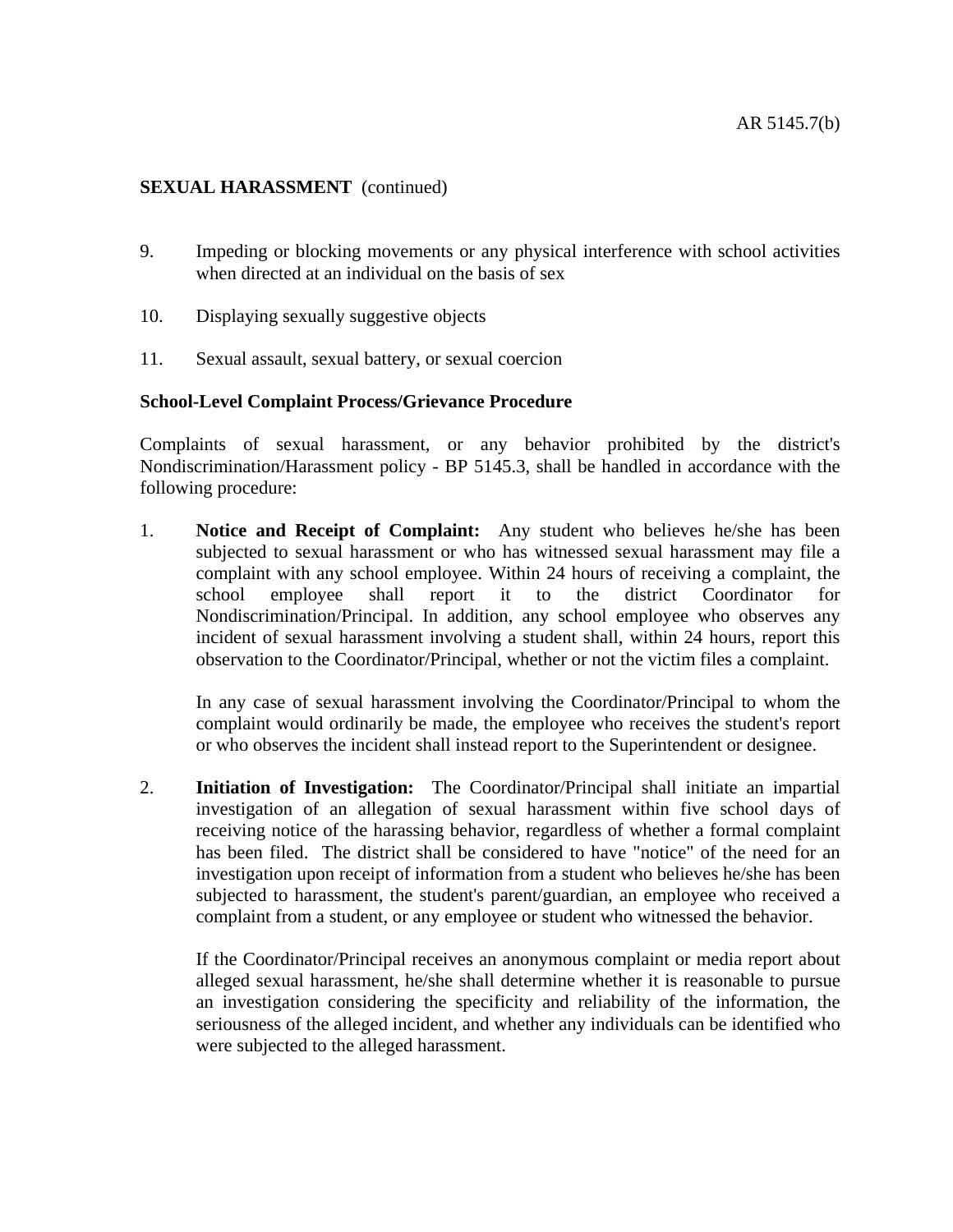- 3. **Initial Interview with Student:** When a student or parent/guardian has complained or provided information about sexual harassment, the Coordinator/Principal shall describe the district's grievance procedure and discuss what actions are being sought by the student in response to the complaint. The student who is complaining shall have an opportunity to describe the incident, identify witnesses who may have relevant information, provide other evidence of the harassment, and put his/her complaint in writing. If the student requests confidentiality, he/she shall be informed that such a request may limit the district's ability to investigate.
- 4. **Investigation Process:** The Coordinator/Principal shall keep the complaint and allegation confidential, except as necessary to carry out the investigation or take other subsequent necessary action. (5 CCR 4964)

 The Coordinator/Principal shall interview individuals who are relevant to the investigation, including, but not limited to, the student who is complaining, the person accused of harassment, anyone who witnessed the reported harassment, and anyone mentioned as having relevant information. The Coordinator/Principal may take other steps such as reviewing any records, notes, or statements related to the harassment or visiting the location where the harassment is alleged to have taken place.

When necessary to carry out his/her investigation or to protect student safety, the Coordinator/Principal also may discuss the complaint with the Superintendent or designee, the parent/guardian of the student who complained, the parent/guardian of the alleged harasser if the alleged harasser is a student, a teacher or staff member whose knowledge of the students involved may help in determining who is telling the truth, law enforcement and/or child protective services, and district legal counsel or the district's risk manager.

- 5. **Interim Measures:** The Coordinator/Principal shall determine whether interim measures are necessary during and pending the results of the investigation, such as placing students in separate classes or transferring a student to a class taught by a different teacher.
- 6. **Optional Mediation:** In cases of student-on-student harassment, when the student who complained and the alleged harasser so agree, the Coordinator/Principal may arrange for them to resolve the complaint informally with the help of a counselor, teacher, administrator, or trained mediator. The student who complained shall never be asked to work out the problem directly with the accused person unless such help is provided and both parties agree, and he/she shall be advised of the right to end the informal process at any time.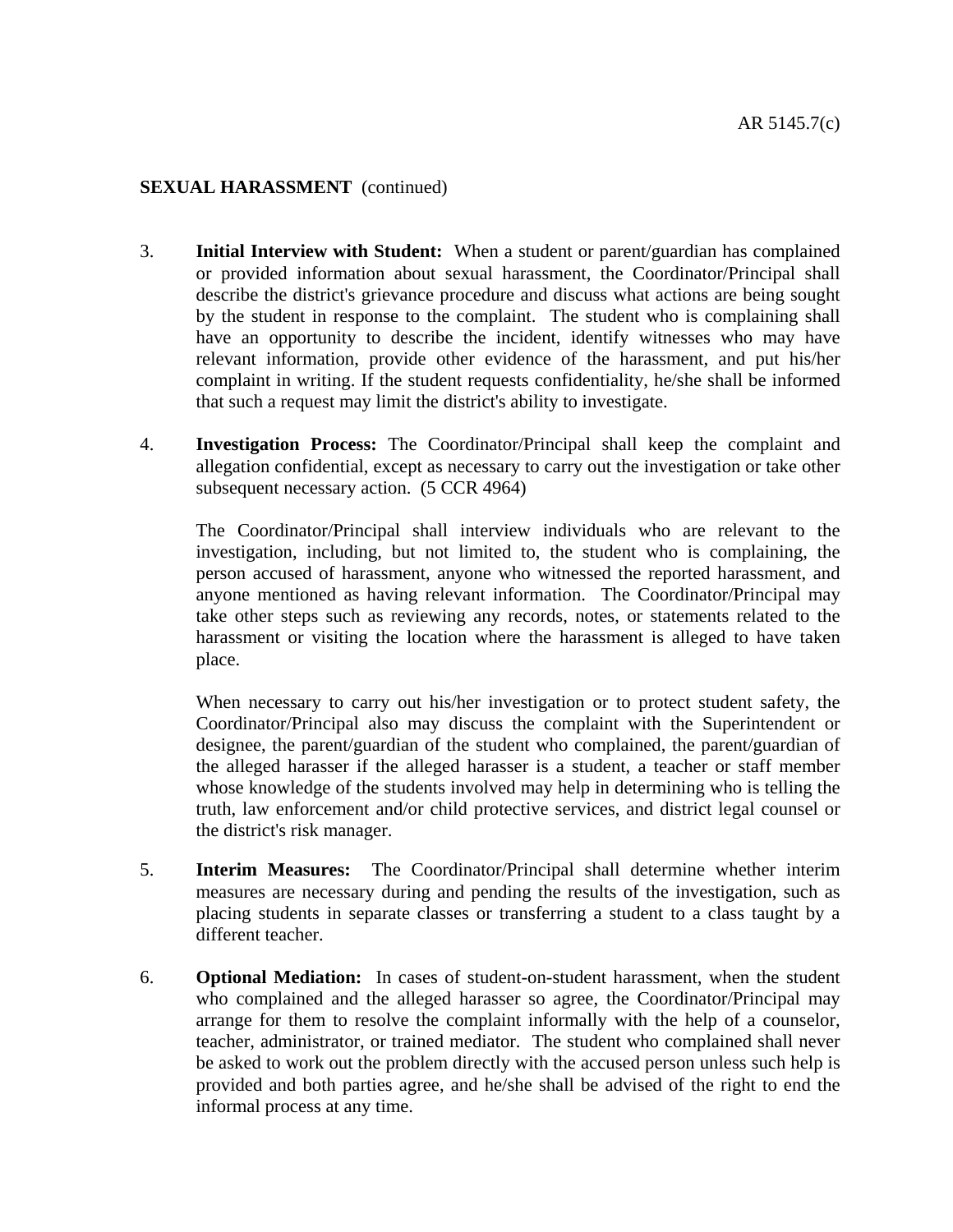- 7. **Factors in Reaching a Determination:** In reaching a decision about the complaint, the Coordinator/Principal may take into account:
	- a. Statements made by the persons identified above
	- b. The details and consistency of each person's account
	- c. Evidence of how the complaining student reacted to the incident
	- d. Evidence of any past instances of harassment by the alleged harasser
	- e. Evidence of any past harassment complaints that were found to be untrue

To judge the severity of the harassment, the Coordinator/Principal may take into consideration:

- a. How the misconduct affected one or more students' education
- b. The type, frequency, and duration of the misconduct
- c. The identity, age, and sex of the harasser and the student who complained, and the relationship between them
- d. The number of persons engaged in the harassing conduct and at whom the harassment was directed
- e. The size of the school, location of the incidents, and context in which they occurred
- f. Other incidents at the school involving different students
- 8. **Written Report on Findings and Follow-Up:** No more than 30 days after receiving the complaint, the Coordinator/Principal shall conclude the investigation and prepare a written report of his/her findings. This timeline may be extended for good cause. If an extension is needed, the Coordinator/Principal shall notify the student who complained and explain the reasons for the extension.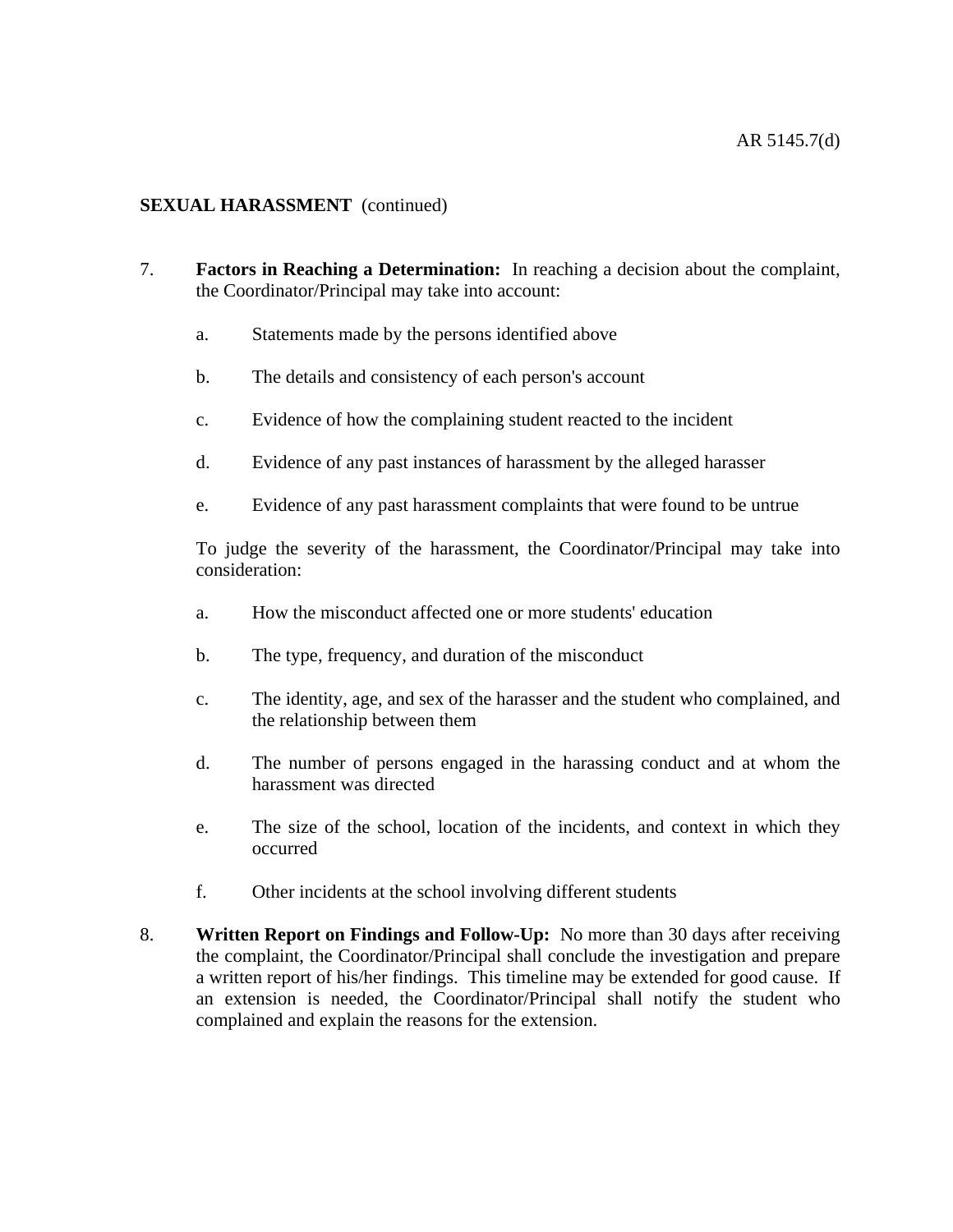The report shall include the decision and the reasons for the decision and shall summarize the steps taken during the investigation. If it is determined that harassment occurred, the report shall also include any corrective actions that have or will be taken to address the harassment and prevent any retaliation or further harassment. This report shall be presented to the student who complained, the person accused, the parents/guardians of the student who complained and the student who was accused, and the Superintendent or designee.

 In addition, the Coordinator/Principal shall ensure that the harassed student and his/her parent/guardian are informed of the procedures for reporting any subsequent problems. The Coordinator/Principal shall make follow-up inquiries to see if there have been any new incidents or retaliation and shall keep a record of this information.

#### **Enforcement of District Policy**

The Superintendent or designee shall take appropriate actions to reinforce the district's sexual harassment policy. As needed, these actions may include any of the following:

- 1. Removing vulgar or offending graffiti
- 2. Providing training to students, staff, and parents/guardians about how to recognize harassment and how to respond
- 3. Disseminating and/or summarizing the district's policy and regulation regarding sexual harassment
- 4. Consistent with the laws regarding the confidentiality of student and personnel records, communicating the school's response to parents/guardians and the community
- 5. Taking appropriate disciplinary action

 In addition, disciplinary measures may be taken against any person who is found to have made a complaint of sexual harassment which he/she knew was not true.